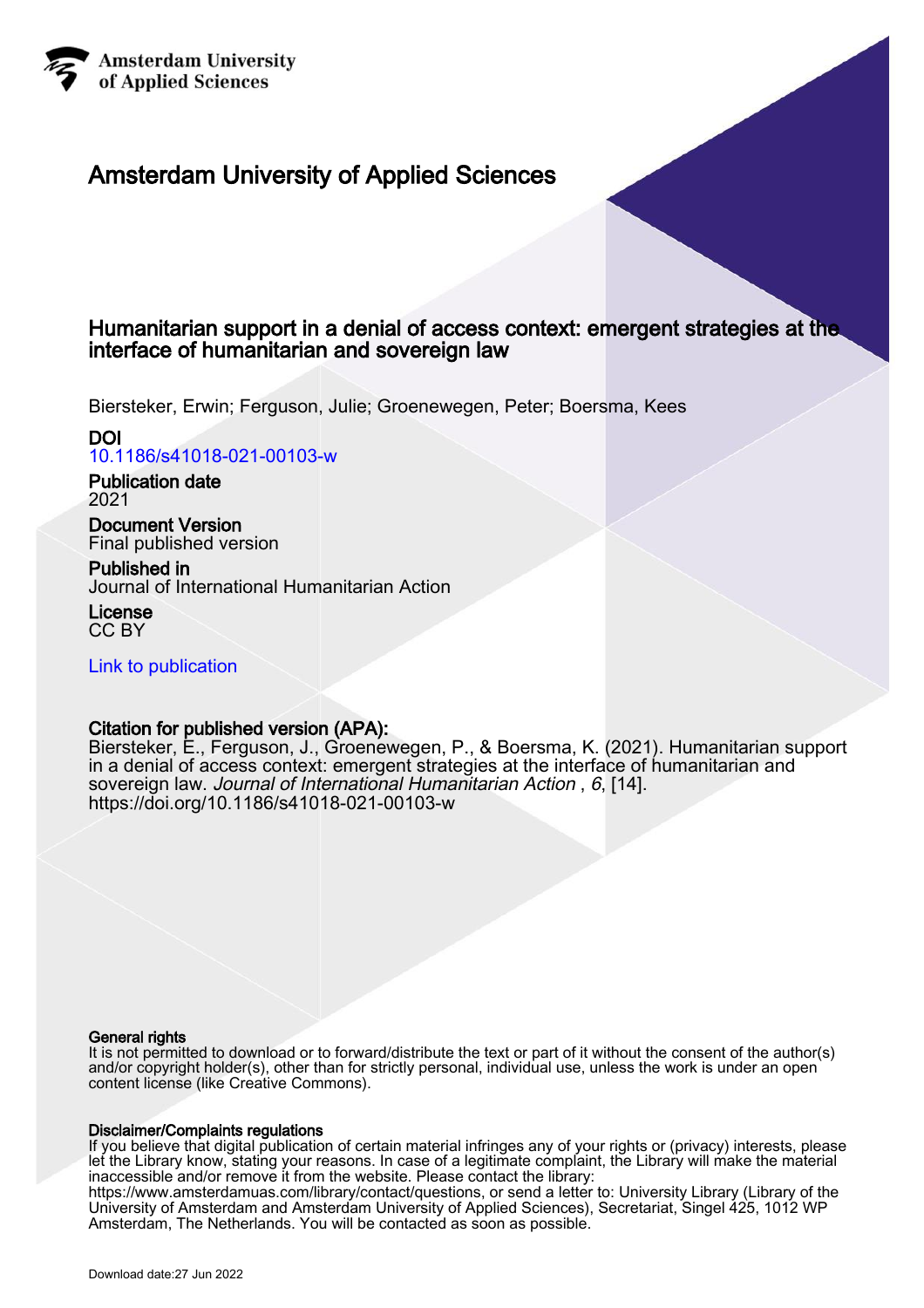# **RESEARCH ARTICLE Example 2014 12:30 The SEAR CH ACCESS**

# Humanitarian support in a denial of access context: emergent strategies at the interface of humanitarian and sovereign law

Erwin Biersteker<sup>1\*</sup><sup>D</sup>, Julie Ferguson<sup>1,2</sup>, Peter Groenewegen<sup>1</sup> and Kees Boersma<sup>1</sup>

# Abstract

The principles of international humanitarian law (IHL) have evoked considerable debate in the practice of humanitarian support, particularly in terms of emerging tensions with sovereign (national) law. Drawing on organization studies, we examine the emergent strategies aimed at resolving the ambiguous legal context in which humanitarian support operations in a conflict context are embedded. Our analysis of two missions revealed two types of emergent strategies, namely network and negotiation strategies, differentiated by particular contextual dimensions. We extend the humanitarian law debate by showing the strategic interplay between the operational humanitarian context and international humanitarian principles, thereby connecting the fields of international law and organization science.

Keywords: International humanitarian law, Sovereign law, Emergent strategy, Organization sciences, Denial of access, Conflict

#### Introduction

"Applying the humanitarian principles of humanity, impartiality, neutrality, and independence in a relevant manner in a concrete setting is a constant challenge for humanitarian organizations" (Labbé and Daudin [2015\)](#page-14-0).

Contemporary armed conflicts are characterized by a tension between humanitarian law and the notion of state sovereignty (Bartels [2018](#page-13-0); Kaldor [2012\)](#page-14-0). This tension can be attributed to at least two reasons. First, conflicting parties nowadays are sometimes more interested in "the enterprise of conflict" rather than simply winning or losing (Kaldor [2012\)](#page-14-0). In other words, private companies are often engaged in combat situations with related incentives for economic gain prolonging conflicts (Leander [2005](#page-14-0)), as in Iraq. Second, the concept of sovereignty has changed in

\* Correspondence: [e.biersteker@vu.nl](mailto:e.biersteker@vu.nl) <sup>1</sup>

**Springer** Open

<sup>1</sup> Department of Organization Sciences, Vrije Universiteit Amsterdam, Amsterdam, The Netherlands

Full list of author information is available at the end of the article

this new setting, with irregular armed troops instigating war (Malantowicz [2013\)](#page-14-0). For instance, ISIS rationalized its armed uprising against Syrian and Iraqi troops, terrorizing, and killing civilians unwelcome to their cause of establishing its caliphate.

Humanitarian norms represent a crucial regulatory framework for access and protection of citizens, all the more when they suffer undue hardship where states withhold or fail to provide "supplies essential to their survival" (Newman [2014\)](#page-14-0). However, practice shows that states sometimes—purposefully or inadvertently—design strategies to deny humanitarian organizations access. This creates a conflicting legal framework where states on the one hand adopt principles of international humanitarian law (IHL) as a means to regulate crossborder conflict, while on the other hand they draw on their sovereign rights to deny within-country permission of access (Labonte and Edgerton [2013\)](#page-14-0).

Indeed, where sovereign states are unable or unwilling to provide aid to their citizens, humanitarian

© The Author(s). 2021 Open Access This article is licensed under a Creative Commons Attribution 4.0 International License, which permits use, sharing, adaptation, distribution and reproduction in any medium or format, as long as you give appropriate credit to the original author(s) and the source, provide a link to the Creative Commons licence, and indicate if changes were made. The images or other third party material in this article are included in the article's Creative Commons licence, unless indicated otherwise in a credit line to the material. If material is not included in the article's Creative Commons licence and your intended use is not permitted by statutory regulation or exceeds the permitted use, you will need to obtain permission directly from the copyright holder. To view a copy of this licence, visit <http://creativecommons.org/licenses/by/4.0/>.





updates

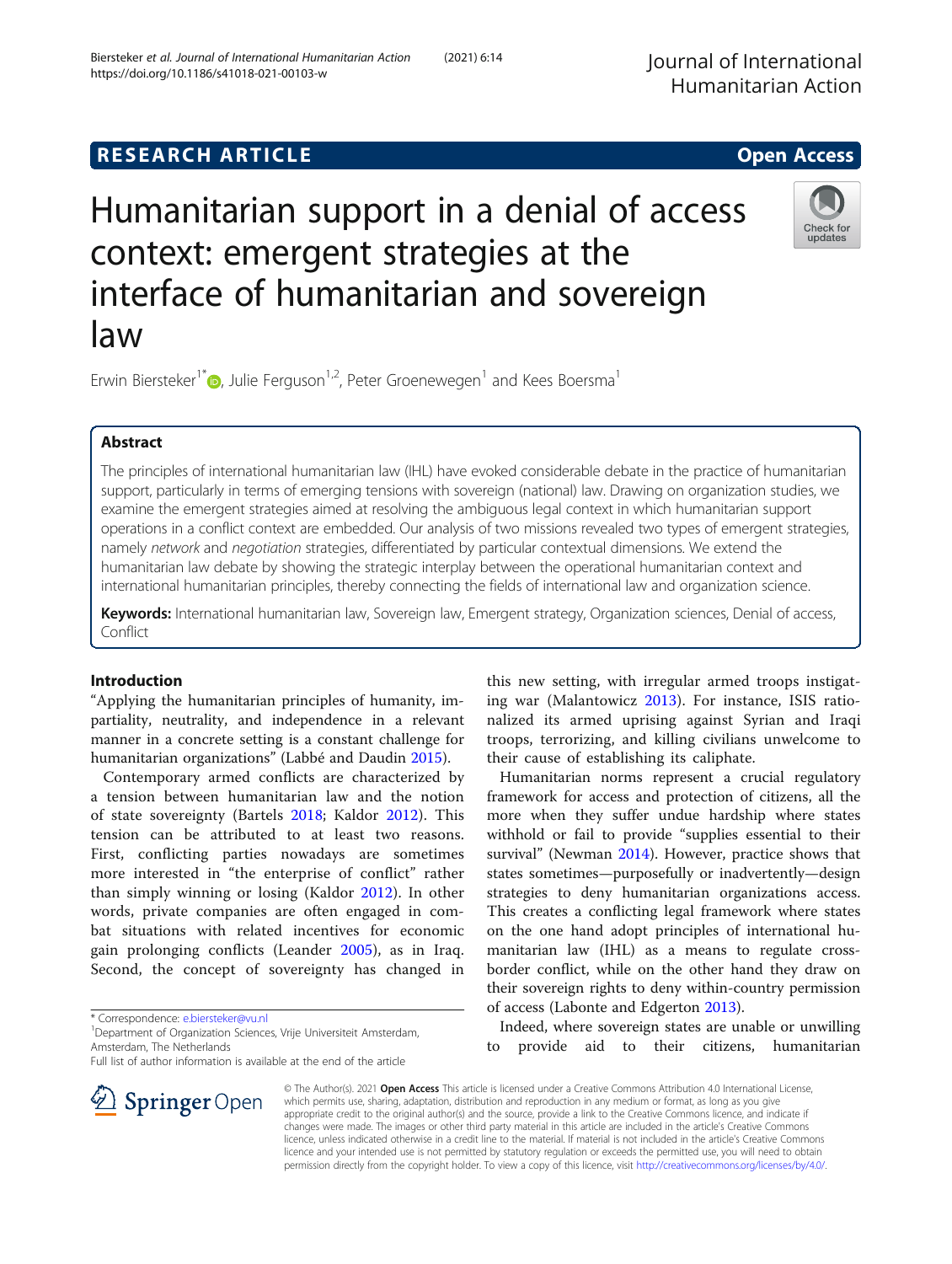organizations gain significance. Nevertheless, the roles and responses of humanitarian organizations in face of the ambiguity of IHL versus sovereign law have been given only marginal attention. For instance, scholars have shown that due to ethical and safety considerations, humanitarian organizations are hesitant to engage in humanitarian support operations when these risk breaching important IHL principles; at the same time, this is sometimes the only and inevitable means to realize their objectives (Maisel [2015;](#page-14-0) Broussard et al. [2019](#page-13-0)). It therefore remains unclear how humanitarian organizations can conduct their critical services in a context where sovereignty and IHL collide. Nonetheless, this is of critical importance as a path toward providing safe and legally sound humanitarian aid.

In response to this need, this study provides two contributions. First, we unravel the position of international humanitarian law in the ambiguous legal context of sovereign denial-of-access. Second, we explain the process of strategy-making in humanitarian organizational practice, in view of these legal considerations. In doing so, we respond to calls for a deeper understanding of the micro-processes in coping with the challenges of humanitarian practices (Broussard et al. [2019](#page-13-0); Starr and Van Wassenhove [2014;](#page-14-0) Clarke and Campbell [2020](#page-14-0)). In this manner, we reconstruct how IHL is reflected in decision-making during daily humanitarian operations, drawing on a perspective of emergent strategies.

Emergent strategies are shaped by operational decisions made at an ad hoc basis by professionals in the situation in which they operate (Vaara and Whittington [2012](#page-14-0)). Particularly, humanitarian organizations working in a denial-of-access-context have a certain leeway to conduct their operations, as their strategies often emerge by necessity and adapt to the operational context, in contrast to more formally prescribed strategies. Nevertheless, at this operational level, IHL principles remain a critical operational framework, as legitimization for the operation (Gasser [1998](#page-14-0)) or as a guideline during operational practices (Mačák [2015](#page-14-0)). By exploring strategic choices at an operational level in this context, we provide an understanding of how the context of conflicts influences the humanitarian professionals responds while they navigate between sovereign law and IHL in their local strategic practices. Therefore, this paper examines the research question: how do humanitarian professionals strategically respond to contemporary conflict in a local context, at the interface between sovereign law and IHL principles? To respond to this question, we compared the practices of professionals engaged in two humanitarian missions, providing humanitarian support in a context of denial of access.

In what follows, we first introduce the theoretical background to our study, positioned between the scholarly fields of international law and organization sciences; we then show how humanitarian professionals in a denial of access context draw on IHL principles in their organizational processes; and finally, we discuss the implications of our study for theory and practice.

#### Theory

## Guiding principles of international law regarding humanitarian support

Humanitarian support is guided by three key principles: first, the humanity principle; second, the impartiality and neutrality principle (described together as the "moral ideal and ethical guidelines") (Labbé and Daudin [2015](#page-14-0)); and third, the sovereignty principle. These principles apply in circumstances of international and noninternational armed conflicts, whereby invoking specific references to international legal instruments depends on the nature of the conflict in question, the nature of the parties to the conflict, and determine the question on who has control over the territory. The first principle of humanity, widely accepted among humanitarian organizations (Fast [2015\)](#page-14-0), is the ideal or "essential principle from which all other principles are derived" (Pictet [1979](#page-14-0)). The humanity principle is reflected in numerous treaty provisions, most notable in the Martens Clause and Art. 3 of the 4th Geneva-Convention of 1949, interpreted by international and domestic tribunals, and consistently practiced by states during conflicts. In essence the principle "forbids the inflicting of all suffering, injury, or destruction not necessary for achieving the legitimate purpose of conflict" (ICRC, [2015](#page-14-0), 6). Moreover, customary international law states that "parties to the conflict must allow and facilitate rapid and unimpeded passage of humanitarian relief for civilians in need"<sup>1</sup>(also see Henckaerts and Doswald-Beck [2005](#page-14-0)). It means that humanitarian support cannot be seen as an unlawful intervention, if it is conducted in accordance with humanitarian principles (ICJ, [1986](#page-14-0)). However, the principle is not without controversy: for instance, it leaves undefined how the principle should be exactly applied in view of the specific circumstances of a conflict (Fast [2015](#page-14-0)). Even so, the humanity principle can be considered the main motivation and legitimization of humanitarian practice.

Second, the impartiality and neutrality principle, which is currently used as a synonym hereafter impartiality (see Mačák [2015](#page-14-0)), is considered as the other main moral ideal and ethical guideline constituting humanitarian support (Labbé and Daudin [2015](#page-14-0)). These principles are codified in Art. 70 Additional Protocol I (1970), Art. 18 Additional Protocol II, and customary international

<sup>&</sup>lt;sup>1</sup>International Committee of the Red Cross. Rule 55 of Customary IHL.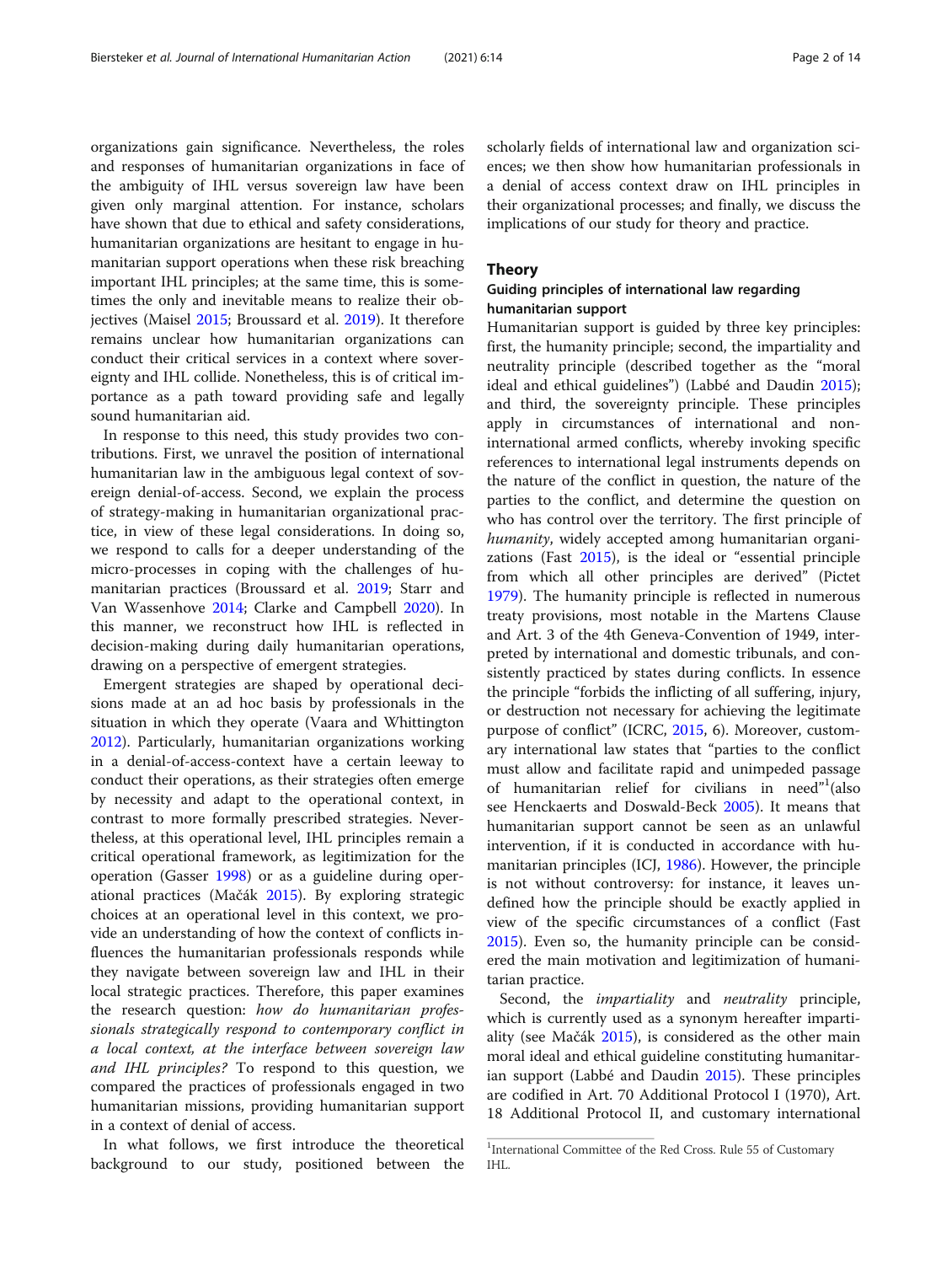law. Impartiality presumes unbiased humanitarian support provisioning, whereby "actions are solely guided by needs, proportionate to the degree of suffering and prioritized on the basis of urgency" (Beeckman [2015](#page-13-0)). As no humanitarian organization can cover all needs of all victims, this proportionality helps to set priorities at an operational level. Hence, within daily operations, the impartiality principle is an essential ethical guideline for the application of international humanitarian law in a particular context. Applying this principle is challenging, in part due to the growing use of information and communication technologies (ICT) in identifying citizens in need of aid, which inadvertently excludes citizens without access to such systems from support (Raymond and Card [2015](#page-14-0)).

Third, the sovereignty principle is key in guiding humanitarian organizations' strategic operational choices. This principle relates to the extent to which relief action must be consented to and the conditions under which relief actions must be conducted. The sovereignty principle articulates that humanitarian support operations are subject to the constent of the parties to the conflict pursuant to Art. 70(1) of Additional Protocol I of 1977 and Art. 18 of Additional Protocol II. Thus, without government consent, humanitarian organizations in practice can rarely provide the support the situation requires. However, during a situation where, for example, a lack of humanitarian support amounts to civic starvation, there is no valid reason to be invoked by any party to justify a denial of access (Art. 54(1) Additional Procotol I; Art. 14 Additional Protocol II; Customary International Law as reflected by ICRC, 2005). Therefore, the principles of humanity and impartiality principles can drive humanitarian organizations to provide lawful support regardless of the state's consent, in line with the circumstances and their moral and ethical guidelines (Labbé and Daudin [2015\)](#page-14-0). Under certain circumstances, the latter two principles thus override the sovereignty principle, implying that humanitarian operations are conducted without authorization. In extreme circumstances, such operations can then be frustrated (Labonte and Edgerton [2013\)](#page-14-0), if sovereign rules determine there is no necessity for the international support, or if a state decides national prerogatives should be prioritized. Acting as a "rogue humanitarian organization," the legality of the operational practices then remains unclear, even when these can sometimes be justified retrospectively. The sovereignty principle is therefore a salient legal hurdle, and a key tension in humanitarian support.

IHL principles help humanitarian organizations to make strategic choices and thereby shape their operational judgment. As such, IHL and the sovereignty principles are important guidelines for navigating the

ever-changing, complex conflicts that such organizations are confronted with. In other words, there is no preferred or prescribed solution to be derived directly from specific IHL principles. Indeed, given the ambiguities and tensions described above, strategic choices call for weighing of different humanitarian principles "with consistency [ ], but also intelligence and creativity" (Labbé and Daudin [2015\)](#page-14-0). In other words, humanitarian principles require interpretation (Abdelmagid et al. [2019](#page-13-0)). This leaves professionals of humanitarian organizations in a particularly vulnerable situation, often working under great duress and stress due to ongoing conflicts, while navigating an ambiguous legal situation. Evidently, it is of great importance that humanitarian organizations gain a clearer understanding of how their strategic choices might be improved, as a means to alleviate this vulnerability. Organization science, whereby strategic decision-making is a key debate, is useful for addressing this need.

Developing organizational responses: emergent strategies

This study adopts an *emergent perspective* to analyze how humanitarian organizations make strategic choices when providing humanitarian support in a denial of access context. The strength of this perspective—also known in organization sciences as "strategy as practice" (Vaara and Whittington [2012\)](#page-14-0) or "micro-strategizing" (Johnson et al. [2003\)](#page-14-0)—is that it explains how strategymaking is enabled and constrained by prevailing organizational and societal practices. In other words, this perspective distinguishes between formal and emergent strategies, while focusing on the intertwined strategic relationship between these two forces in practice (Jegers [2002](#page-14-0); Ogliastri et al. [2016](#page-14-0)). Formal strategies are predefined by organizational management, aimed at maximizing organizational performance and managing different stakes (Morrison and Salipante [2007\)](#page-14-0). In contrast, emergent strategies are not formally planned but emerge during actual organizational practice.

In the context of our study, emergent strategies represent a continuous balancing of local stakes through the guidance of IHL. Emergent strategy is therefore a concept that encapsulates the daily flexibility that is required in a highly volatile environment, which the unclear legal framework within a conflict context represents (Ogliastri et al. [2016\)](#page-14-0). However, how humanitarian organizations go about this balancing act while drawing on IHL, so far remains largely unexplored. This is nonetheless an important field of inquiry, given the unstable and unpredictable context that humanitarian organizations operate in. Thus, by analyzing humanitarian operations from an emergent perspective, we advance understanding of how humanitarian organizations navigate the complex landscape of IHL principles in a legally ambiguous context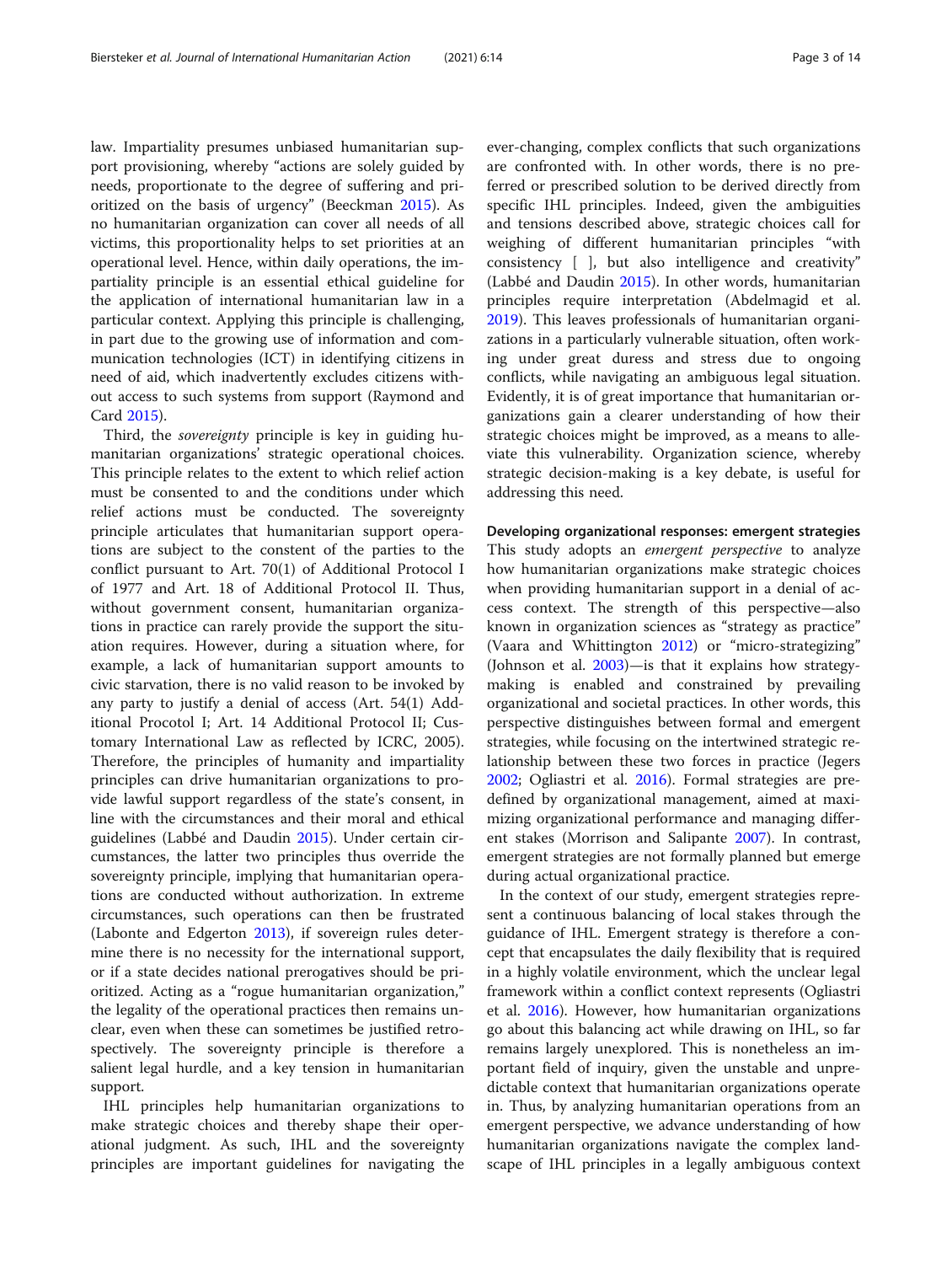that conflict comprises. Next, we introduce what operating in such a context implies for humanitarian organizations.

## Denial of access: community-based initiatives, ICT, and advocacy

In the context of a denial of access, close collaboration with the local community is an essential condition for humanitarian support. Such collaboration often takes form by way of community-based initiatives (CBIs), comprising semi-formalized or informal social networks (Comfort [2007](#page-14-0)) whereby citizens actively self-organize, in an effort to respond to needs that government authorities are unable or unwilling to fulfill (Jeong [2005](#page-14-0)). Practitioners and scholars alike argue for investing in the development or support of CBIs in response efforts during disasters (Boersma et al. [2016](#page-13-0); Kapucu et al. [2010](#page-14-0)), as a means to guarantee the continuation of social life and to mitigate international disasters (Boin and Lodge [2016](#page-13-0); Mac Ginty and Richmond [2013\)](#page-14-0). These CBIs are often aimed at both employing and protecting their social networks in response to humanitarian crises. Furthermore, collaboration with CBIs is an important resource for humanitarian organizations to achieve their goals and keep their personnel safe.

In a complementary development, ICTs, specifically encrypted social media platforms, are deployed to an increasing degree by humanitarian organizations as a useful means to enable information exchange (Duffield [2016](#page-14-0); Starbird and Palen [2011](#page-14-0)) while tapping into the self-organizing capacity of CBIs. For instance, the emergent networks following crises in Haiti and Nepal generated a crucial map over an open-source, SMS-enabled platform, which guided humanitarian organizations toward the most pertinent humanitarian needs (Wolbers et al. [2016](#page-14-0)). While such initiatives are useful in many crises, they are essential when humanitarian organizations are unable to enter the territory where initiatives are located, for instance due to restrictions imposed by sovereignty principles.

However, the use of ICTs can also potentially weaken the application of humanitarian principles, by fundamentally changing humanitarian operations into hybrid organizational-civilian efforts. For example, the impartiality principle can be compromised when a humanitarian organization seeks to digitally connect people and include them in their operations, at the expense of those not connected to the internet (Cardia et al. [2017](#page-14-0); Mulder et al. [2016](#page-14-0)). Furthermore, the absence of minimum standards or professional ethics for the provision of ICT and the lack of legal guidelines for balancing the reliance on CBIs to obtain and provide information and infrastructure fosters inequality of the legal application of IHL (Raymond and Card [2015\)](#page-14-0). Consequently, this unequal

application of IHL will further erode the position of IHL within humanitarian support context. This issue is likely to be prevalent in cases of a denial of access through sovereign law and where connections with the local community are limited to those facilitated through the internet.

In sum, providing humanitarian support is challenging due to the conflicting legal principles that affect operations. Humanitarian principles are a crucial enabler for access to a humanitarian crisis field and subsequent negotiations in a relatively neutral manner (Kyazze [2015](#page-14-0)). However, the strategic organizational processes guiding these practices in a denial of access context remains unclear and calls for clarification, in an effort to make a volatile work environment somewhat more manageable. In the case study that follows, we illustrate how humanitarian professionals navigate this tension in practice.

#### Case study

Given our interest in understanding how humanitarian organizations strategically develop response mechanisms to the tension between IHL and the sovereignty principle, we examined the strategic choices of two humanitarian missions—both part of one organization—in a conflict ridden state. We adopted qualitative methods to obtain a detailed picture of their practices while gaining insight into the interplay between the legal principles and the strategy adopted. We inductively interpreted our data with an intent to build theory, so we selected our cases based on their theoretical value (Marshall [1996](#page-14-0)). A contrasting case study is used to provide an explorative overview response mechanisms within the field of our interest (Gómez and Kuronen [2011\)](#page-14-0). In this case, we study the mechanisms that humanitarian teams employ when responding to the the legal tension they experience on their humanitarian mission. By examining two teams within one humanitarian organization, we isolated the relationship between the contextual environment and the strategic responses of the teams. Moreover, we control for the organization's policies that could shape the strategic response of operational teams to legal principles. A contrasting case study within that organizational context emphasizes the different conditions under which teams operate and thereby reveals response mechanisms in relation to context-specific situations (Hantrais [1999](#page-14-0)). This type of case study unravels common mechanisms that can be used to understand the dynamics between humanitarian organizations and their legal contentious position. In other words, our findings are likely to be of use to other cases with similar criteria to our selection (Eisenhardt and Graebner [2007](#page-14-0); Eisenhardt [1989](#page-14-0)).

The criteria underlying our case selection were first, the humanitarian professionals are part of a mission *op*erating locally in a nation state affected by conflict;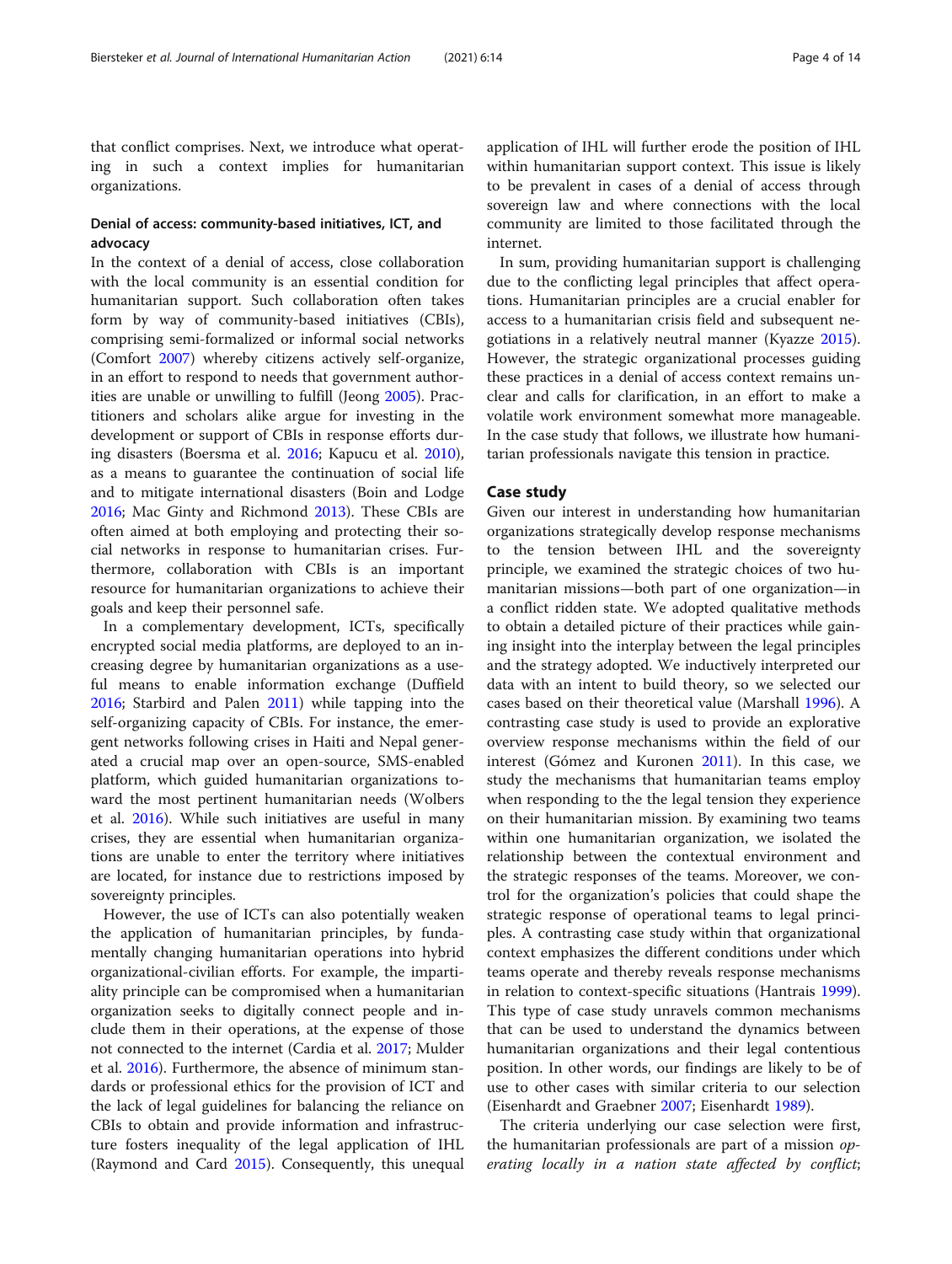second, they are faced by a *denial of access* to enter the crisis area by the sovereign government; and third, they (attempt to) connect with CBIs, moderated by ICTs. Our first contact with the organization was a convenience sample through our own network, and comprised a former Head of Mission with vast experience in humanitarian war situations and a broad network of relevant respondents. We conferred with her to verify that our snowball sampling yielded the most appropriate respondents, i.e., to ensure a well-rounded, heterogeneous selection of perspectives on the context and the strategies employed. In this manner, we identified further respondents, all of whom were connected to humanitarian missions that met the selection criteria in interaction with the former Head of Mission and using a snowballing selection technique (Atkinson and Flint [2001\)](#page-13-0) (further detailed below).

#### Methods

We carried out 13 interviews with 11 humanitarian professionals (see Table 1), all of whom were directly involved in providing humanitarian support in this humanitarian crisis context. All professionals were team members of two missions, hosted by the same humanitarian organization. Our study focused on how these professionals generated emergent strategies in response to the challenges they encountered in their practices; therefore, these professionals as individual actors comprise our level of analysis.

Respondents were very difficult to reach, due to the sensitivity of the cases and the geographical distance between the researcher and the respondents, so a snowball technique (Atkinson and Flint [2001\)](#page-13-0) allowed us to make use of our respondents' knowledge and to connect us to the most relevant subsequent respondents. This technique risks leading to a homogeneous interview sample of interviewees, missing case complexity (Browne [2005](#page-14-0)). However, each of the mission teams sampled was small,

| Respondent | <b>Function</b>                 | Mission           |
|------------|---------------------------------|-------------------|
| 0.0        | Former Head of Mission          | Lead organization |
| 1.1        | Field Coordinator               | Besieged area     |
| 1.2        | Head of Mission                 | Besieged area     |
| 1.3        | Former Head of Mission          | Besieged area     |
| 1.4        | Head coordination medical staff | Besieged area     |
| 1.5        | Outreach Worker                 | Besieged area     |
| 2.1        | Field Coordinator               | Border closure    |
| 2.2        | Head of Mission                 | Border closure    |
| 2.3        | Former Head of Mission          | Border closure    |
| 2.4        | Humanitarian Officer            | Border closure    |
| 2.5        | Medical Doctor                  | Border closure    |

The interviews were conducted using a semistructured interview protocol comprising questions related to the emergent strategies in dealing with the casespecific sovereignty-IHL tension in a denial of access context. More specifically, we investigated the professional's current operational tasks and mission responsibilities; the professional's *relationship* with their direct stakeholders; their awareness and willingness to support CBIs; and the implications of humanitarian principles for their operations. When a new topic emerged from the data, we used it in subsequent interviews to verify its significance for other interviewees. All interviews were recorded and transcribed.

strategies had been employed by each team.

#### Analytical methods

This study started with an inductive approach by using basic guiding theoretical concepts, such as international humanitarian principles, CBIs, ICTs, and advocacy practices. These concepts helped develop a theoretical outline and to create sensitizing concepts for coding data (Bowen [2006](#page-13-0)). The interviews were first coded in vivo, with codes directly related to interviewees' answers, thereby staying close to the respondents' meaning (Gioia et al. [2013](#page-14-0)) and promoting a proficient level of reliability (Bowen [2006\)](#page-13-0). We then identified which in vivo codes could be combined into broader themes, which we interpreted by using our theoretical background. In this manner, we sought to make sense of the complexity of the context vis-à-vis the emergent strategies deployed in the different missions. In this manner, we were able to distinguish four key contextual elements that enabled two emergent strategies, as we now explain.

# Findings: emergent humanitarian strategies in denial of access contexts

#### Setting the scene

The mission was set in a nation state where insurgents and their allies who sought to overthrow the ruling government were fighting state forces. Different parts of the country were affected by the civil war, so different missions were deployed by the humanitarian organization to neighboring countries to see where they could provide humanitarian support most effectively. The national government denied any humanitarian access from Western origin, such as European or American humanitarian organizations. This study follows two missions in two different neighboring countries, to observe how the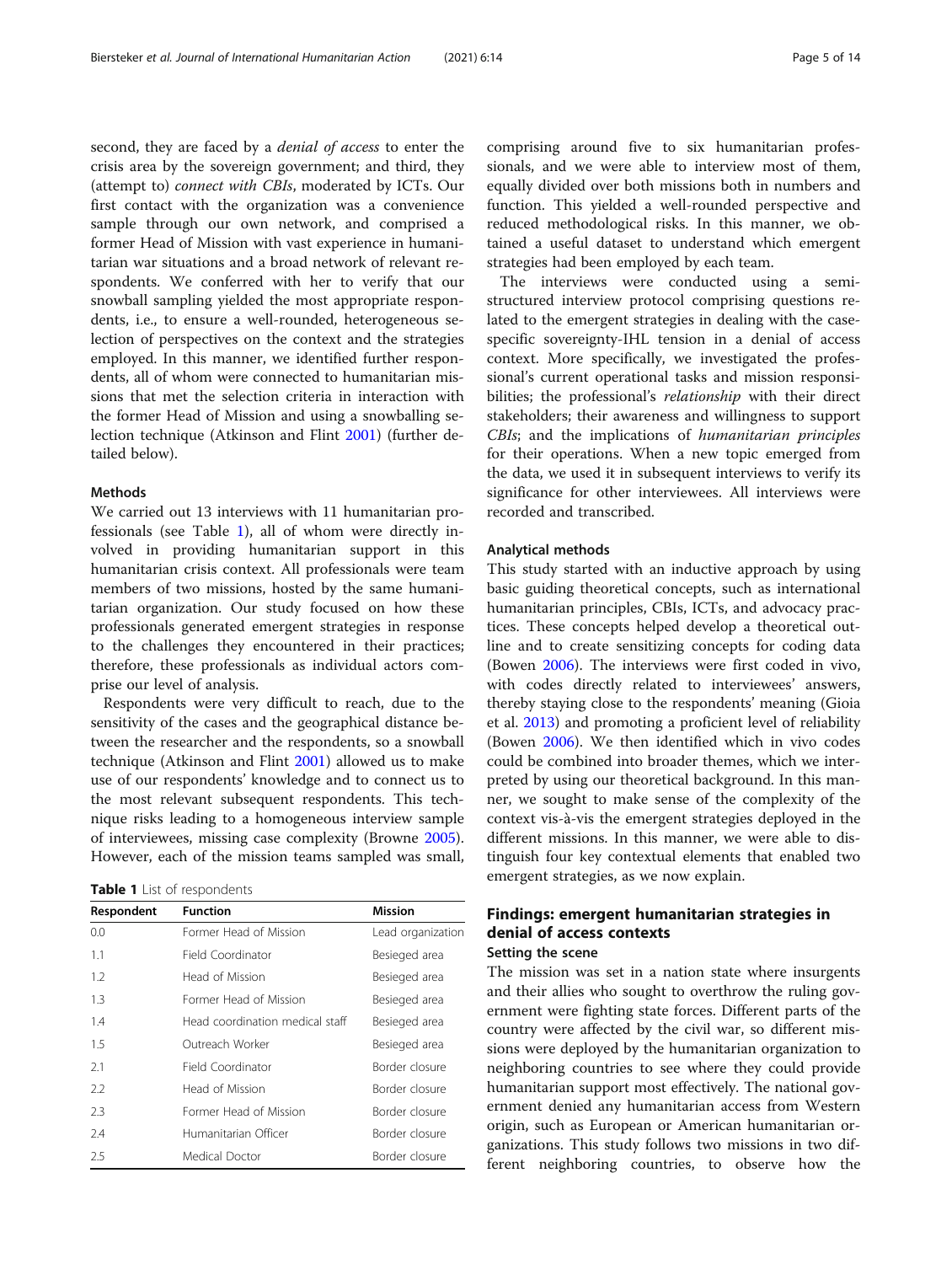involved professionals strategically responded to the legal predicament of navigating both sovereign law and humanitarian principles. In our first case, the organization was faced with a severe humanitarian situation whereby civilians in a besieged area were in desperate need of basic needs, made inaccessible by the government. The second case comprised a border area containing refugees of the conflict but whereby, for security reasons, the adjacent nation-state disallowed any traffic across their borders to access the humanitarian crisis field.

### The emergent strategic choices of the humanitarian organization

Our research revealed two different strategies through which the missions sought to resolve the legal tensions in practice. That is, in the besieged context professionals primarily adopted a network strategy, while professionals in the border closure mission predominantly implemented a negotiation strategy. The basic premise of the network strategy is that the humanity principle is prioritized over the sovereignty and impartiality principle. Moreover, this strategy is characterized by professionals' connection with informal organizations, their personal involvement, a "cowboy mentality" to risk evaluation, and their trust in CBIs. The negotiation strategy prioritizes the sovereignty principle and is characterized by humanitarian professionals' engagement with the formal organization, their professional involvement, and their "safety first" mentality. Below, we describe these findings in more detail.

#### Case 1: deploying a network strategy in the besieged area

In the context of the besieged area, the humanitarian professionals primarily deployed a network strategy that was predicated on their own justification to act. The network strategy involved forging or drawing on productive social relations as a means to provide humanitarian support in the besieged area. This sometimes called for opportunistic behavior, whereby professionals connected with conveniently placed parties and whereby a cowboy mentality was sometimes needed to enable the necessary access. In such contexts, the humanity principle, rather than the sovereignty principle, was the primary driver of humanitarian support.

Networking the sovereignty principle: questioning the central authority The team of this mission comprised three foreign humanitarian professionals and two locals who were excluded by the ruling regime in the provision of basic human needs. The humanitarian professionals that were locally familiar had close contacts with other, often informally organized humanitarians as

part of CBIs. These CBIs were often organized in response to the besiegement, by regional administrative committees or owners of private hospitals and enterprises. All their contacts opposed the ruling regime and their initiatives were aimed at mitigating the harm inflicted by the government. Initiatives, for example, included hospitalized basements, cars transformed into mobile health clinics, or groups smuggling medical and food supplies. In this process, all the humanitarian professionals within the team consistently justified their support to these initiatives by delegitimizing the ruling government, emphasizing the protracting oppression and their violation of international law. For instance, they argued that the regime does not care about its people, but continuously oppressed it, as shown in the ongoing government besiegement. A respondent explained:

"If you live in [country] for four decades under this oppression and insult against your basic rights, when you have the chance to fight this regime to let it be removed, we didn't feel we were courageous, not at all; we had to do this' (Respondent 1.4)."

This explanation shows the respondent's justification for providing humanitarian support, namely to oppose the ruling government and putting sovereignty aside. Sharing this motive, another respondent argued that the criminalization of doctors helping citizens in need "is crazy" (Respondent 1.1), while another suggested that the government had "lost its mind" and therefore could no longer be taken seriously in legal terms (Respondent 1.5).

Humanitarian professionals also explained that through its violation of IHL and human rights, the government in fact de-legitimated itself, and that it was their responsibility as humanitarian professionals to alleviate the wrongdoing. For example, the alleged chemical weapons attack by the government further motivated the professionals to act, as Respondent 1.5 explained: "How can we take their authority legally seriously when they breach every human right possible?". Another suggested: "We have to help, but it is not easy. You cannot publicly provide [these political activists] with [more medical] equipment, because the government bombs it. It has a huge impact, and even if the people know there is a hospital to go to, they are afraid they regime will bomb this" (Respondent 1.1).

Overall, the interviews revealed that the violations of IHL and human rights law conducted by the government led humanitarian professionals to wonder what the base of the authority is, but seemed nonetheless to strengthen them in their motivation to proceed with their dangerous work.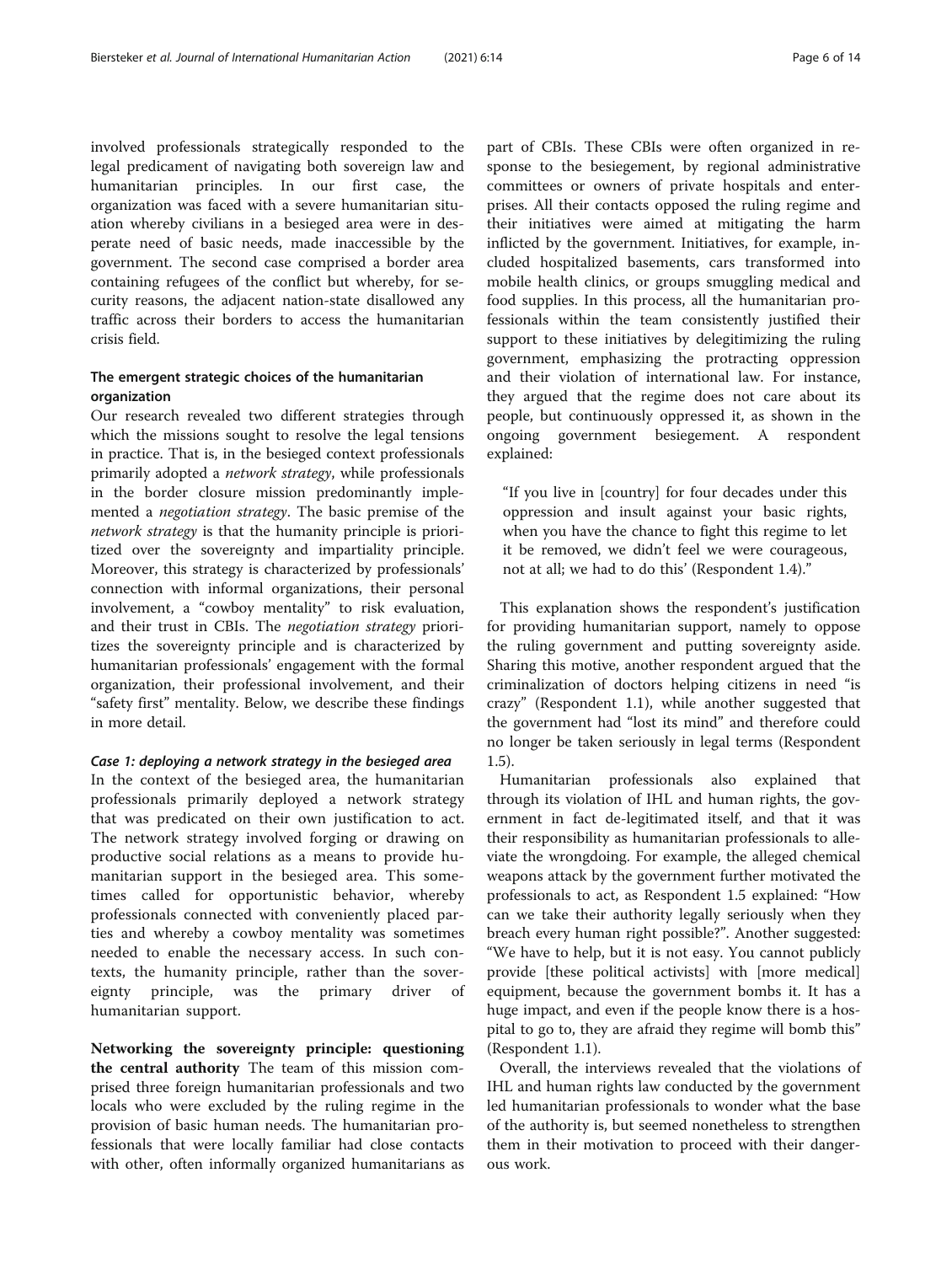Networking the humanity principle: forging trusted relations The humanity principle was the most prevalent principle guiding the network strategy, driving humanitarian professionals to provide support to people affected by the conflict. This often occurred by way of local CBIs.

Connections with CBIs were often established through previously established friendships or professional networks, which have shown to be paramount in deploying this strategy. A few humanitarian professionals were formerly highly-ranked local citizens, so they could deploy a well-established network to engage in contact with multiple scattered networks. A respondent explained that the humanitarian organization deliberately hired locals to get better access to the field: "they selected people who have connections and many contacts inside the country, that's why they could have access to all areas" (Respondent 1.3). Those contacts subsequently became:

"the eyes and ears on the ground [ ] Because we are far away from the area, we do not have the opportunity to smuggle people into the area, or provide training, or to manage the security of our people. So we rely on the expertise of the people in the field" (Respondent 1.2).

While contacts were important, trust was critical in order to provide humanitarian support on this scale.

The interplay between trust and the network was described by a respondent as "very very important," particularly when the humanitarian organization operated in sending supplies to the besieged area. For instance, when there was a request for medical supplies, the reputation of the requester played a critical role. Trust was never fully taken-for-granted, and the organization drew on triangulation mechanisms such as different ICT-tools to gauge the trustworthiness of a person on an ongoing basis. As one respondent described:

"For example, we send some [contacts] to the [initiative] and we ask them to give us feedback about the 'initiative'. There are also focal points on the ground and we ask them to do field visit reports. Then we have a report containing certain information that is needed to assess this initiative. By triangulation of this report with other information, we can estimate the level of trust of people or [initiatives]" (Respondent 1.4).

Thus, other local contacts were of great importance to verify the information and to evaluate whether a person or initiative could be trusted. ICT-tools were an essential means to support this form of triangulation and helped

ensure that the networks underlying humanitarian operations were trustworthy.

Networking the impartiality principle: providing non-discriminatory support The humanitarian professionals chose to provide a significant amount of support remotely through CBIs, but at the same time they recognized that this could jeopardize the impartiality of their support efforts. Respondents explained that impartiality was important, as a means to legitimize their operation. It showed that they tried not to exclude their support to any party involved in the conflict. Although the large scale of their operation made the professionals vulnerable to inadvertent contact with warlords or local initiators in need of support themselves.

One respondent explained that the situation thus sometimes called for a cowboy mentality, in that "some things we do are questionable, but ultimately we support the people on the ground. We sometimes have to take a risk" (Respondent 1.5). Besides, another respondent added "many humanitarian professionals are locals, so they are willing to take more risks [with their social network] in order to get things done" (Respondent 1.1). The risk was not only associated with security, but also with liability and a loss of legitimacy.

To gain access to a humanitarian crisis field occupied by warlords, the humanitarian professionals we spoke to were aware they sometimes navigated on thin ice. One respondent explained: "we do have contact with [warlords] but I cannot talk about it too much, as we might bring people and our organization in danger. For me, that is a dilemma" (Respondent 1.2). More concretely, this dilemma was that to provide as much support as possible in line with the impartiality principle, those in need of support could also include people of dubious reputation in the conflict. This was a dilemma that the professionals found difficult to manage, but an inevitable part of their humanitarian work.

Sometimes humanitarian professionals deployed the impartiality principle in an opportunistic manner as a means to gain the necessary support for their work. For example, one respondent explained:

"When we have no other contacts in a specific area, and the [community initiators] do not provide impartial access to their services, we will first try to establish contact in that specific region without stopping our support, but when we have new contacts, we use these contacts to force the [initiators] to provide impartial access" (Respondent 1.2).

Similarly, another respondent shared: "we will force militias to provide impartial support, or otherwise we will shut down our operation there and start up a new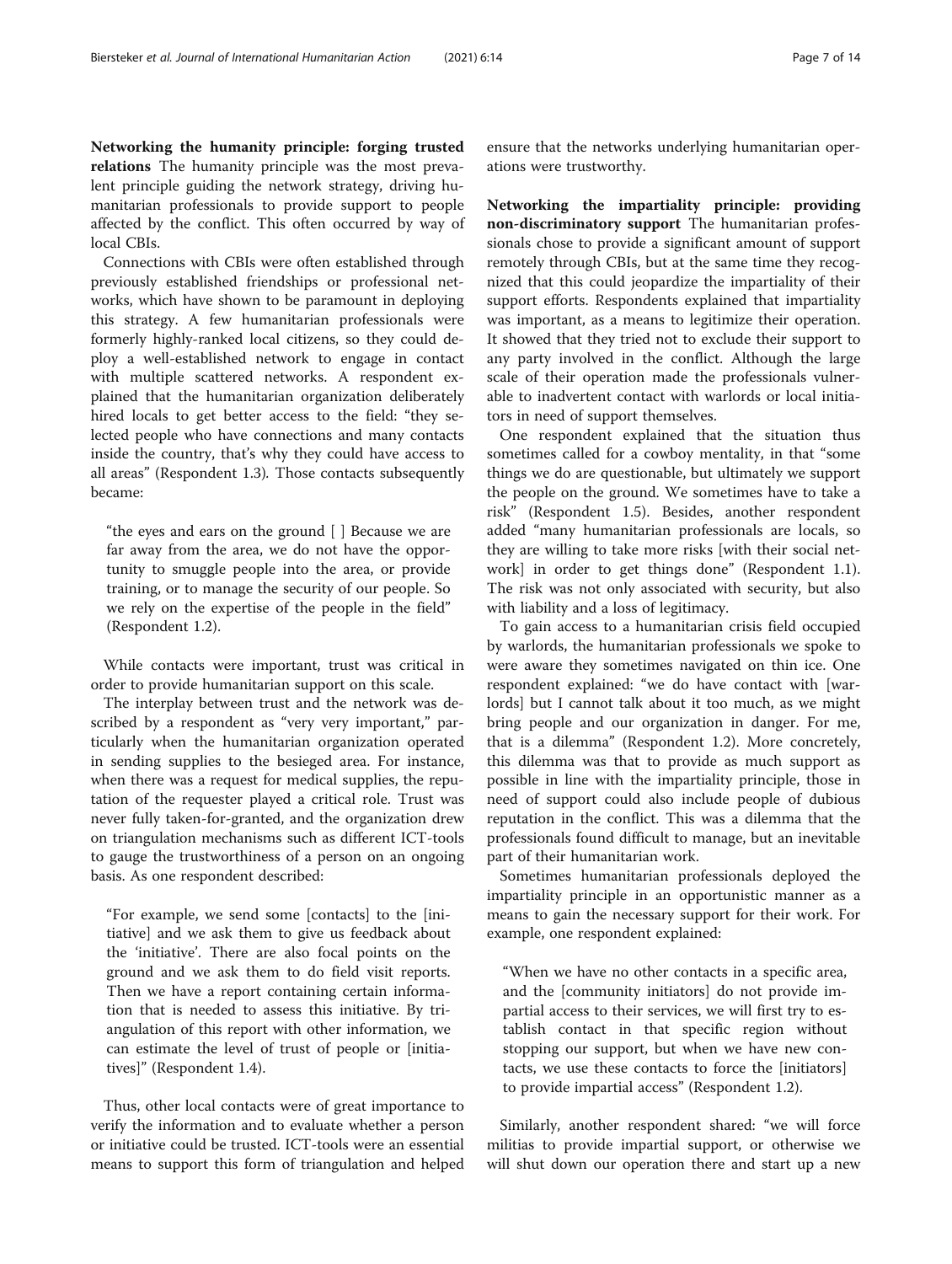one via our contacts. We want to have access for everybody" (Respondent 1.5). The impartiality principle was then used as an argument to widen the scope and gain access to the people in need, drawing on the social network and the cowboy mentality to leverage access and facilitate operations.

In sum, our analysis showed that the humanity principle was most often invoked when adopting a network strategy. The *impartiality* principle was less prevalent and was used as a tool to provide more support to more people. The professionals strategically delegitimized the sovereignty of the ruling government within their own teamto enact their humanitarian support.

## Case 2: Implementing a negotiation strategy in the border closure

In the context of the border closure, the humanitarian professionals deployed a negotiation strategy as a means to realize their humanitarian objectives. The negotiation strategy involved an ongoing balancing act for the humanitarian professionals, maintaining the flexibility to act where possible, while pursuing the primacy of their humanitarian objective in the midst of different interests. This sometimes involved making compromises or accepting suboptimal solutions. In this context, the sovereignty principle was the primary driver of humanitarian support. However, the humanity and impartiality principle also played an important role in the negotiations and served an important role in ensuring professionals could conduct their work as safely as possible.

Negotiating the sovereignty principle: acknowledging security considerations The mission in the border closure area comprised fully of non-local professionals engaged by formal organizations. The mission was aimed at helping citizens stuck in a spontaneously coalesced refugee settlement near the border. Because the state's army was not capable or willing to provide safety and security to the humanitarian professionals to provide humanitarian support, violating Rule 31 customary international law of ICRC and Art. 71 lid 2 Additional Protocol I, the organization needed to find a way to safely enter the refugee settlement. The organization attempted to enter the area by hosting weekly coordinating meetings aimed at information sharing or joint goalsetting between organizations stationed in the area, such as representatives of the adjacent state army, the United Nations Refugee Agency (UNHCR) and the International Committee for the Red Cross (ICRC).

During these coordination meetings, humanitarian professionals negotiated with the army of the adjacent state to gain access to the people in order to provide aid. However, humanitarian professionals expressed their understanding of the army's stance in denying them full access to the field. As one respondent pointed out:

"Just imagine you being the head of the army and I want to get access to the camp. Your responsibility is to provide safety and security to me and your men. Because I am a humanitarian person, I have a higher risk of being abducted. So, your men have to accompany me, to provide safety. You cannot guarantee me and your men's security, so you won't do it. I can understand his point" (Respondent 2.1).

The quotation shows that the humanitarian professional is susceptible to the security argument of the army. Although the humanitarian professionals tried to push forward humanitarian principles during the negotiations, the national security argument always trumped the advocacy for humanitarian law, as described by another respondent:

"The governments that we negotiate with are quite clever, and more often than not they know these [IHL] rules and they know what can work in contrary action of them, while at the same time they would use a national security argument to trump all legal frameworks" (Respondent 2.2)

Given the significance of the army's security arguments, the humanitarian organization was driven to seeking other opportunities to support the needy population.

Negotiating the humanity principle: coping with suboptimal solutions During negotiations, the humanitarian organization, the third party army, UNHCR, and the ICRC came up with a solution that retained state sovereignty. That is, near the refugee settlement an international base was set up for the humanitarian staff of the currently studied organization and the ICRC, among others. In tranches, small selections of refugees could be transferred to this base for humanitarian support. Humanitarian professionals could also drive from the international base to the refugee settlements for a flash visit, under the supervision of the army. However, this solution was suboptimal as a means to provide support, as Respondent 2.2 explained: "For us [this solution] is a big problem, we have crossed many red lines, but now we can help some people, although it is not fully impartial. But we agreed upon operating in this base for now." This shows that the humanitarian organization emphasized the humanity principle as a primary motive, while not losing sight of impartiality as another leading IHL principle.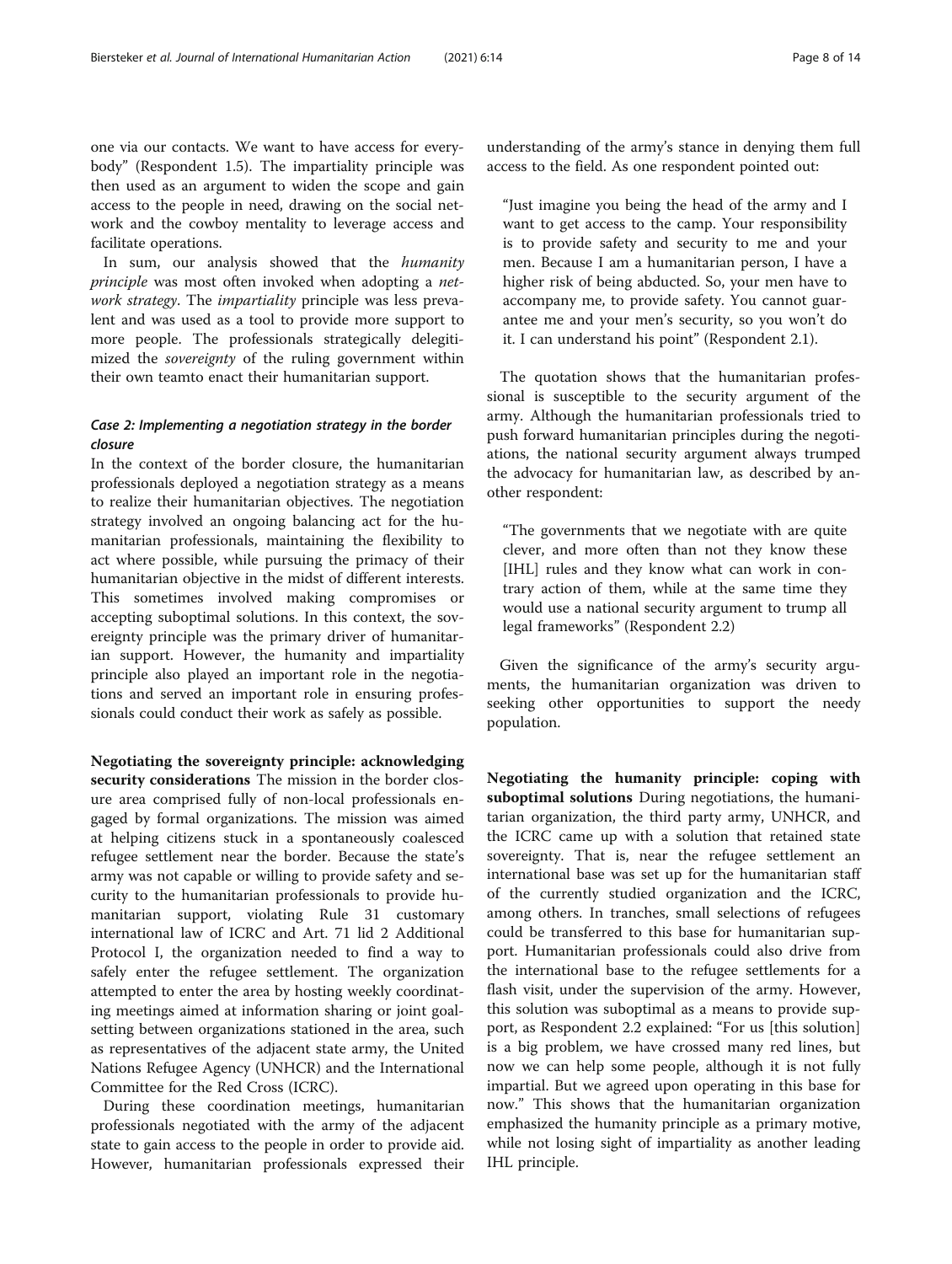Professionals also tried to connect with community workers tied to local CBIs within the border closure area, although they were often not familiar with these local go-betweens, as one respondent characterized:

"We don't know their [professional] background, they can say "I am a [professional]" but I am not sure if he or she is qualified, or not. However, I know that they're dealing with [clients], go see [clients] and they try to treat these [clients]. So let's say community workers can be [semi-professional], then everyone can become community workers after training, house workers. It's then possible that without [a professional background] you can be community worker, you just need to get some training to identify [clients]" (Respondent 2.5).

The unfamiliarity with the counterparts in the border closure area made it quite tricky for professionals to send supplies secretly or to accept their information uncritically. This was also based on their fear of people trying to take advantage of the situation:

"We do not send our supplies to them, because they could make a profit out of it, or send it to the wrong destination. We cannot monitor it effectively" (Respondent 2.1).

Although the humanitarian professionals were in daily contact with CBIs through WhatsApp, Viber, or Skype, the internet was an insufficient means to foster mutual trust. The humanitarian organization wanted to have full access to the humanitarian crisis field in order to become familiarized with these community workers, to build a relationship and provide more effective remote support in the current context and in the future. As a respondent asserted:

"If we have access, we can collect data better and find out the backgrounds of people. Now we don't know anything of them. With access, we can make lists and meet them face-to-face. So maybe then we can send goods" (Respondent 2.5).

The professionals were eager to provide more support, and safety concerns restricted their ability to extend their mission, as they repeatedly explained. For instance:

"Of course we would like to do more, but we cannot at this moment. [ ] it's like we have, we can't ask our staff, that people we work with in [country], to be more exposed to violence and travel to [the humanitarian crisis field], because it's not safe" (Respondent 2.4).

Thus, the routine was to stick to basic, remote, ICTenabled humanitarian support and by supporting people who came to the international base with army mediation. This was rather unsatisfactory for the humanitarian professionals but, as one respondent explained: "we are a humanitarian organization, so we have to live by the humanitarian principles in order to be called humanitarian" (Respondent 2.4). Thus, negotiating with the army was the only viable solution.

Negotiating the impartiality principle: seeking impartiality and safety During the negotiations, the impartiality principle proved a leading principle for humanitarian support. One respondent indicated:

"We are a humanitarian organization in the end, so the humanitarian principles are imperative. [ ] The main principle we are taking into consideration, when we are drafting our operational plans before starting negotiation with the army, is always based on impartiality" (Respondent 2.4).

The impartiality principle was considered a red flag that set the boundaries, helping to determine what was or was not negotiable as a means to provide humanitarian support. An example of such a red flag was the following scenario:

"If we get patients and we  $\lceil \cdot \rceil$  try to figure out where they are coming from, and then we realize they are all from one part of the camp, you know, only 40% of the camp is covered, only 40% of the 150 is covered, so that for us will be a red flag that you will have someone brokering access to certain people to get to us" (Respondent 2.1).

The humanitarian organization wanted to have access to the entire community and did not want to fuel any tribal tensions going on in the settlement. The impartiality principle also related to safety concerns during the negotiations, namely if the humanitarian organization actively provided humanitarian support to only a few tribes, they would have a high risk of being targeted by other tribes. One respondent explained: "we do not want to become party with one of the tribes. We need to be impartial" (Respondent 2.1).

In sum, the network strategy showed that sovereignty was an important principle in this context, as it set physical restrictions on where the humanitarian professionals could or could not go, and also contributed to other boundaries in their work. By respecting this principle, professionals were better able to negotiate a deal to gain access to the field with consent and therefore protection from the army controlling the area. The humanity and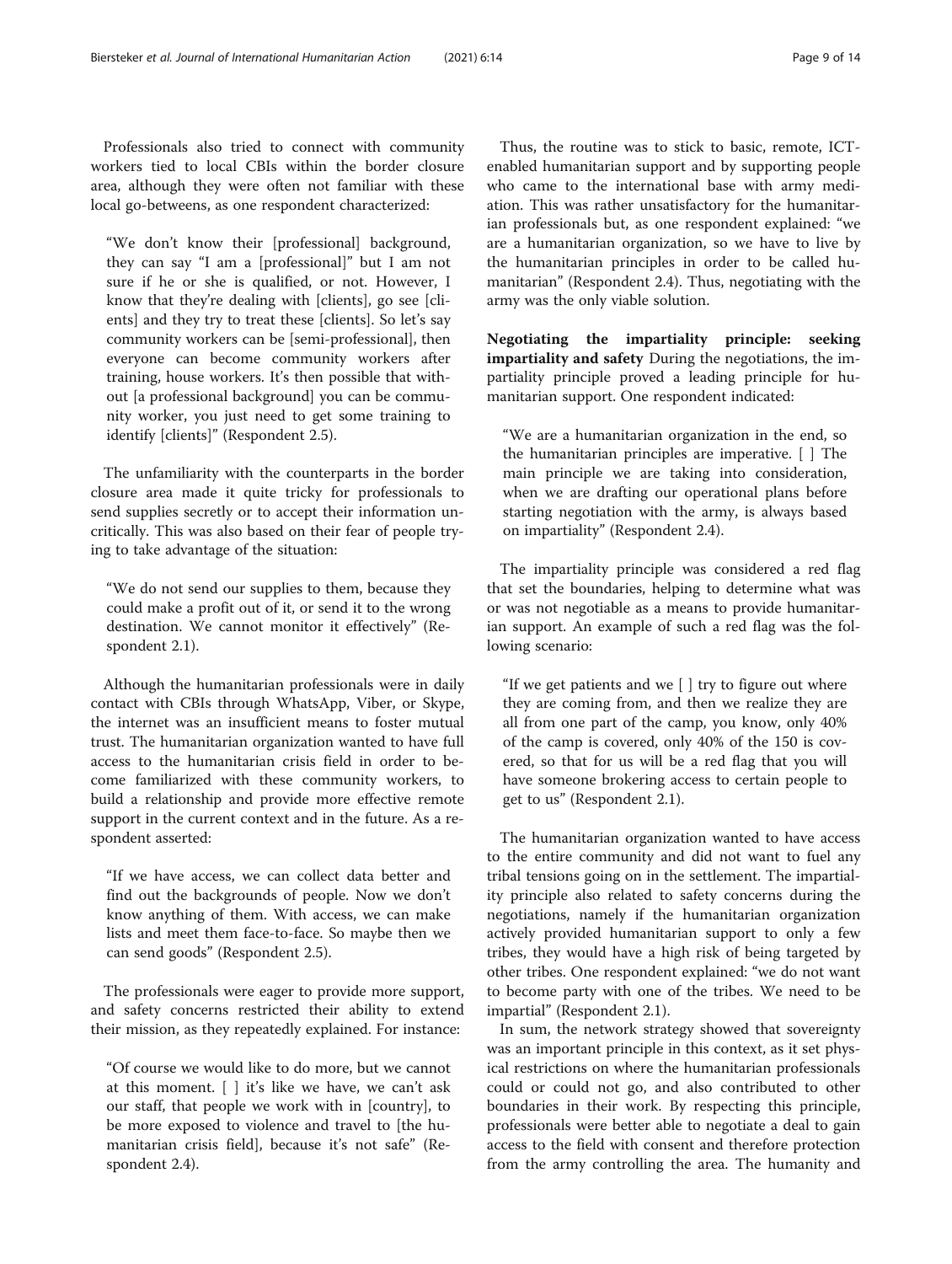impartiality principles were of significance in ensuring these efforts could be done safely and fairly.

#### Analysis: explaining the two strategies

Our analysis shows that the emergent networking and negotiation strategies deploy different means to respond to the denial-of-access context and that inherently the sovereignty versus the humanitarian principles was gauged differently. In seeking to explain the strategic differences, we identified four key dimensions underlying the emergent strategies, namely first, the type of organization that humanitarian professionals engaged with; second, the *motivation* for engagement among professionals connected to third, their risk mentality; and fourth, the level of trust between the professionals and CBIs. We now describe each of these dimensions, and then show how they were combined to enable the formation of two different emerging strategies in weighing IHL and sovereignty principles.

#### Organizational engagement

We identified a distinction between the types of organizations that humanitarian professionals engaged with. These comprised on the one hand, engagements with other formal organizations, both humanitarian and other related organizations, such as offices specialized in human rights law; on the other hand, these comprised engagements with informal organizations, such as CBIs. In our study, the besieged area mission predominantly had contact with informal organizations, while the border closure mission predominantly engaged with formal organizations.

Contacts with formal organizations were often established by the humanitarian organization by drawing on legal arguments for providing humanitarian support, which sometimes resulted in negotiations about legal terms of humanitarian support rather than enacting it. In contrast, engagement with informal organizations (CBIs) often comprised of communications through (encrypted) ICTs, such as WhatsApp. These communications were intended for maintaining contacts toward gaining intelligence from the humanitarian crisis field. The conversations with informal organizations tended to be more practical in nature and were more related to the opportunities of providing humanitarian support.

#### Motivation for engagement

Among the humanitarian professionals we spoke to, some were personally involved with the conflict situation, while others were professionally engaged. For example, some professionals had personal contacts that had been tortured and killed by the government, which evidently added a personal dimension to their local involvement. This kind of involvement was dominant in

the besieged area context. For example, one respondent commemorated:

"Three of my friends were arrested and two of these three were killed under torture on the first day they were arrested, although we didn't know they were killed at that time." (Respondent 1.4).

Alternatively, some humanitarian professionals were involved professionally, without any direct personal connection to the humanitarian crisis:

"I haven't seen any patients inside the camp. No, I haven't seen any single people, I haven't talked to any single person. In a few days, I go back to my country because I cannot do anything here." (Respondent 2.5)

Personal engagement led professionals to more readily adopt a networking strategy, while professional engagement evoked negotiation strategy. This is directly linked to the risk mentality encountered among professionals.

#### Risk mentality

We found that professionals' different motives to engage in a mission justified their strategic approach in the context. Where professionals were personally involved or affected by the conflict, we encountered a cowboy mentality, whereby humanitarians were willing to take more risk if this would allow them to provide help. To this end, they were more willing to strategically network as a means to realize their objectives. Alternatively, where professionals engaged in a mission primarily on a professional basis—and often deployed from overseas or other contexts—they tended to adopt a safety-first mentality. Such professionals were often less willing to take on risks, preferring to negotiate first and act second, as a means to ensure their safety.

#### Trust

The dimension of trust was mostly associated with the question as to whether the humanitarian organization could act safely while circumventing the sovereignty principle. It was not uncommon for CBIs to take advantage of the chaotic situation, so establishing a trusted relationship was a critical enabler for ensuring first aid products reached the people in greatest need. As one respondent explained: "we cannot be sure they (CBIs) just use us for their own benefit, [ ] in the camp it is the freedom of power and money. They can take the medications we send them and sell them for money" (Respondent 2.1).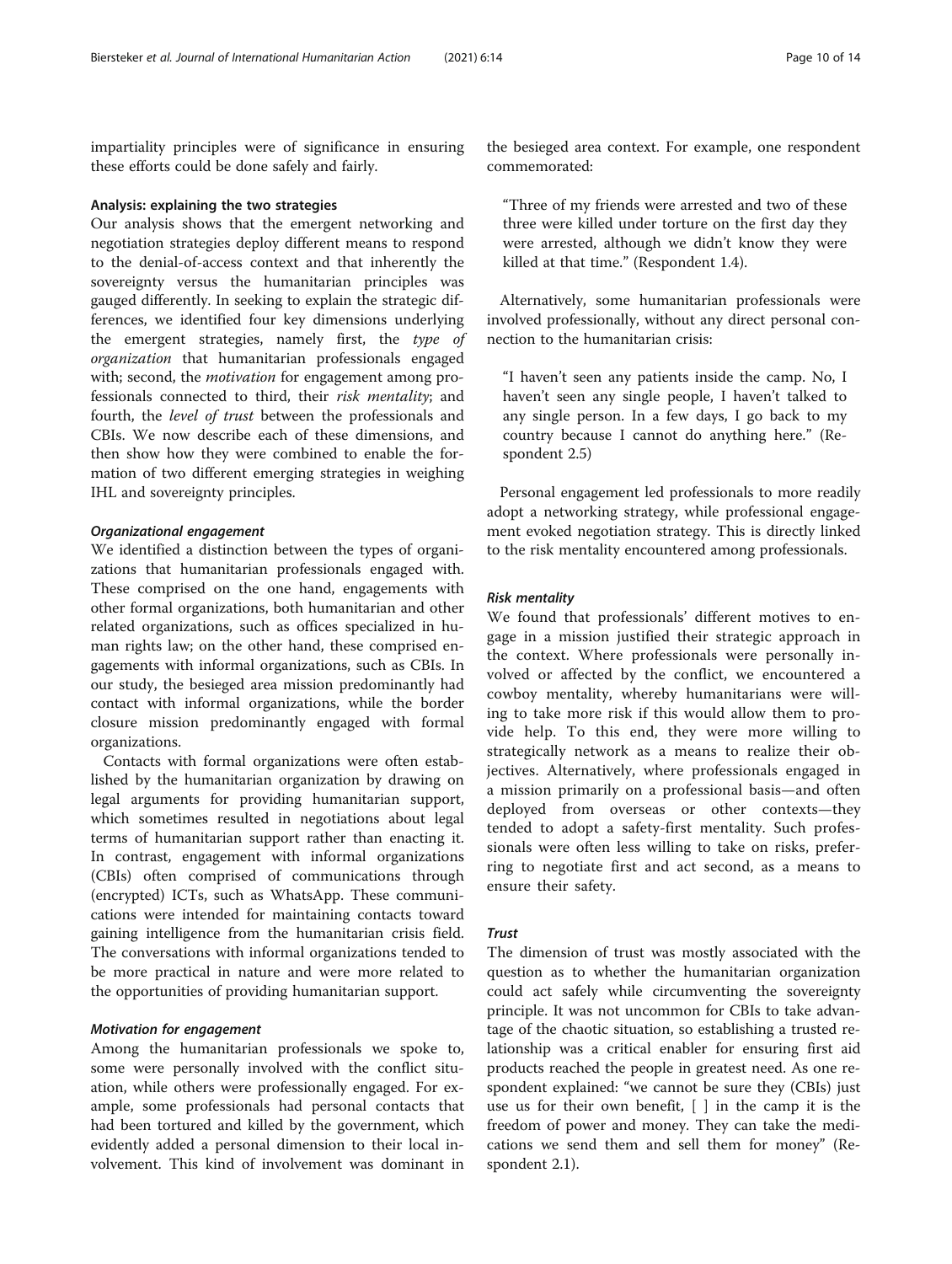|                                   | Network strategy<br><b>Negotiation strategy</b> |                      |
|-----------------------------------|-------------------------------------------------|----------------------|
| Organizational engagement         | Informal organizations                          | Formal organizations |
| <b>Motivation for involvement</b> | Personal                                        | Professional         |
| <b>Risk mentality</b>             | Cowboy mentality                                | Safety first         |
| <b>Trust in CBIs</b>              | Strong trust                                    | Weak trust           |

<span id="page-11-0"></span>Table 2 The explanatory dimensions and the emergent strategies

Our respondents recognized that trust was a crucial enabler for exchanging information and goods, and the extent to which this could be realized depended on familiarity with the CBIs. Within the negotiation strategy, the trust in local CBIs was low due to unreliable sources of information within the camp. Therefore sending humanitarian support clandestinely was not an option. In contrast, the network strategy utilized established relationships that facilitated trust building between the humanitarian professionals and CBIs. For instance, a native professional had known the community for years already, so required far less time to get humanitarian operations going. As she described:

"So, we adopt what they adopt for us, we start this channel and it's kind of snowballing via people we get introduced to, and we listen to them. They have a request and we don't think, but just do it for them" (Respondent 1.5).

Because of the taken-for-granted nature of the relationship, the mission was able to provide supplies easily, as a respondent explained: "[our organization] in general is trusted by the people when they were attacked. We give them money and supply them, and then we wait for a while" (Respondent 1.2).

Table 2 provides an overview of the explanatory dimensions that make sense of the emergent strategies as deployed by professionals in the two humanitarian missions.

#### **Discussion**

This study shows how humanitarian professionals adopt different strategic responses that emerge in a denial-ofaccess context, namely a network strategy and a negotiation strategy. Each of these emergent strategies, adopted in a context of conflict, reflects IHL principles in its own way. The network strategy emphasizes the humanity principle over sovereignty, whereas the negotiation strategy is characterized by the primacy of the sovereignty principle. Figure 1 depicts the explanatory dimensions for the emergent strategy.

As far as the legal dimensions of the strategic responses are concerned, our study shows that humanitarian professionals weighed the conflicting principles differently, dependent on the local context in which their mission was set, what type of organization they mostly engaged with, and their trust in local go-betweens. We make a connection between the use of law within an emergent strategic response and the context in which the response takes place. That is, we show that the legal principles are not unambiguously applied within the same conflict, but are prioritized differently. Indeed, in this context of conflicting international legal principles, Shaffer and Pollack [\(2011\)](#page-14-0) heed warnings that "softening" of hard law can lead to legal ambiguity and confusion. Indeed, in our cases we saw that there was more

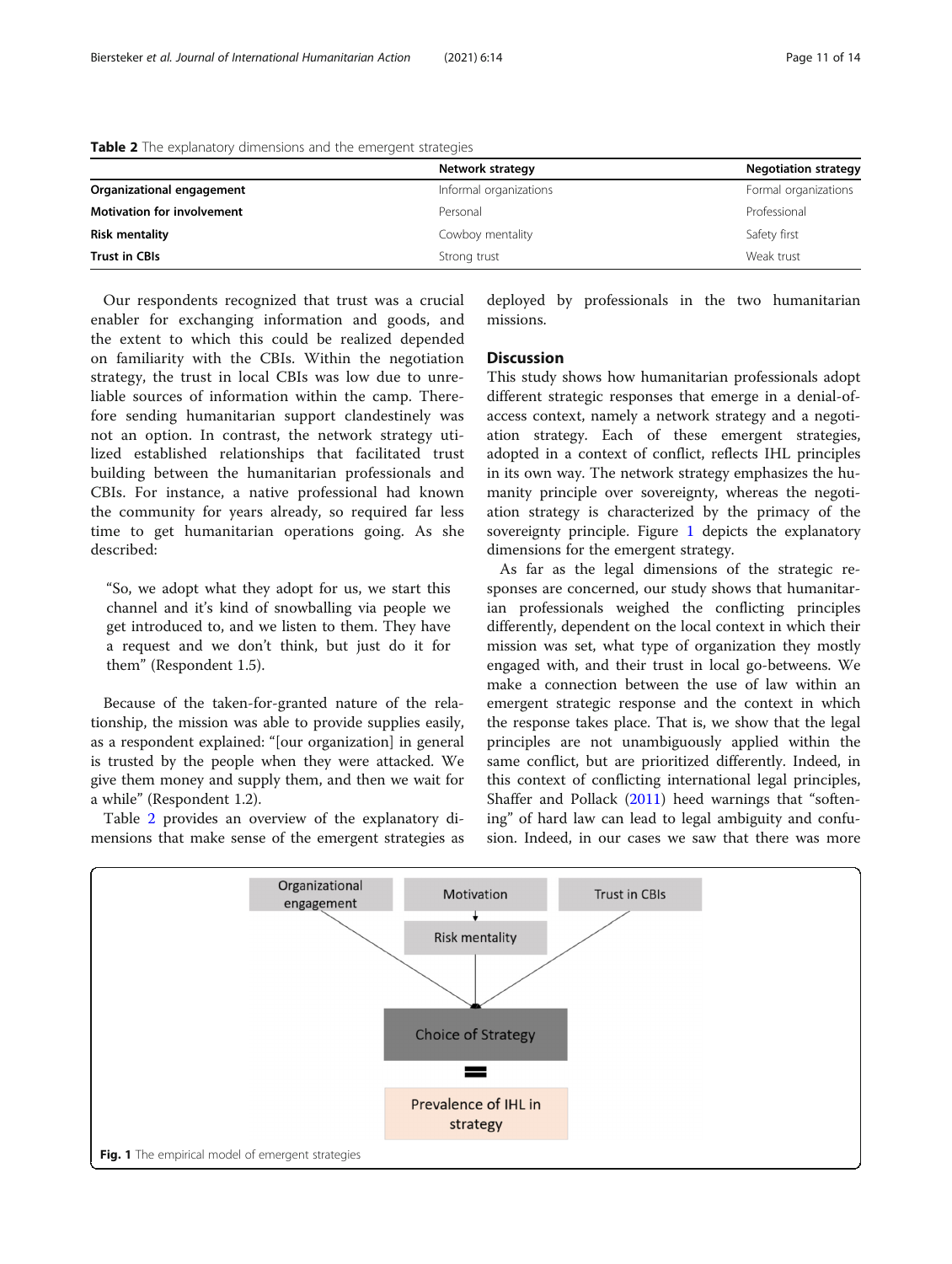room for professionals' own interpretation to do what they estimated as the just way to proceed, thereby shaping emergent strategies.

Through our study, we provide a deeper understanding of a conflict context by analyzing how humanitarian professionals strategically respond to the tension that emerges between the sovereignty principle and IHL principles, in view of legal and ethical considerations. More specifically, we revealed that IHL principles vis-àvis the sovereignty principle are differentially weighed within the emergent network and negotiation strategies, based on four conceptually distinct dimensions (see Fig. [1](#page-11-0) above).

These findings can be explained by drawing on several organizational perspectives. For instance, our study strengthens Cook's finding, that professionals embedding in (in-)formal organizations is critical for the mobilization of law (Cook [2011](#page-14-0)). Indeed, we found that where humanitarian professionals had a personal involvement with the conflict, it was more likely that the mission as a formal organization would seek pragmatic solutions that could accommodate their needs, including a mutual understanding of IHL principles.

Moreover, our findings corroborate the institutional perspectives on negotiation dynamics, whereby it has been argued that specific kinds of language—such as legal discourse—can be used as a negotiation mechanism (Mayr [2008;](#page-14-0) Thornborrow [2014\)](#page-14-0). We found this to be the case in the border closure case, whereby sovereignty was acknowledged by professionals who at the same time drew on this principle to negotiate their way into the denial of access context. Conversely, it has been argued that humanitarian discourse can also play a role in negotiating support (Büthe et al. [2012](#page-14-0)). This was reflected in both our cases, where professionals settled for suboptimal solutions as a means to bypass denial of access, for instance in the besieged area. In this case, professionals drew on the humanity principle as part of a networking strategy, thereby sometimes connecting and appealing to people of questionable repute as a means to gain access to those most in need. These findings show how the law is sometimes a strategic resource for social struggle (McCann [2006\)](#page-14-0). Further research could enlighten the application of IHL in different institutional settings, such as interactions with civil society organizations regarding humanitarian crisis operations, as a means to establish to what extent an institutional setting influences the use of IHL in humanitarian support operations.

The dimension of trust was related to the amount of risk humanitarian professionals were willing to accept in determining their support, as clearly shown through the emergent network strategy. Trust is "accepting the risks associated with the type of depth and the interdependence inherent in a given relationship" (Sheppard and Sherman [1998](#page-14-0)), which we clearly saw in our cases. In fact, trust is often associated with risk, for instance in the context of a strategic alliance (Das and Teng [2001\)](#page-14-0), which can be likened to the collaboration between a mission and the local context. Further analysis of this context from a trust perspective could be a fruitful avenue for future research.

Finally, our case study touches upon the scholarly fields of digital humanitarianism (Meier [2015](#page-14-0); Mulder et al. [2016\)](#page-14-0), and ICT for development (ICT4D) (Walsham [2017;](#page-14-0) Ferguson and Soekijad [2016\)](#page-14-0), which analyze the implications of ICT-enabled aid efforts. We add to these fields by showing how ICTs can be instrumental in realizing humanitarian aims while adding a legal perspective. Further analysis of this question is an important line of future research.

This study also has limitations. We acknowledge the modest sample size of the study, which makes the outcomes less generalizable. Moreover, our study uses a sampling technique with a focus on a single organization, with a risk of yielding a homogenous sample, which could influence the outcome of the discerned mechanisms. We also recognize that our snowball selection technique could have resulted in selection biases within the study. For example, this organization hires locals to work for the humanitarian mission, which has implications for its humanitarian strategy, but might not occur in other organizations that could usedifferent hiring strategies. While this is an important specification of the study, we emphasize that this particular study aimed to explore response mechanisms of humanitarian teams toward legal tensions that they encounter, which holds up despite this limitation. Indeed, the results provide an initial inventory of mechanisms and therewith the first steps towards a framework that can be further assessed or expanded upon in future research. Moreover, our research offers the groundwork for further refining of the framework in different humanitarian contexts and in other organizations. Attention to the inclusion of locals and specifically political dissidents in international missions is a particularly interesting line of future research, touching upon organization and political dimensions of strategizing.

#### Implications

This study contributes to the scholarly domain of international humanitarian studies by collecting the fields of law and organization science as a means to explain humanitarian strategies in practice. Organizational strategy from a practice perspective provides an explanation for the different weighing of IHL principles according to their context. Given the salience of organizations and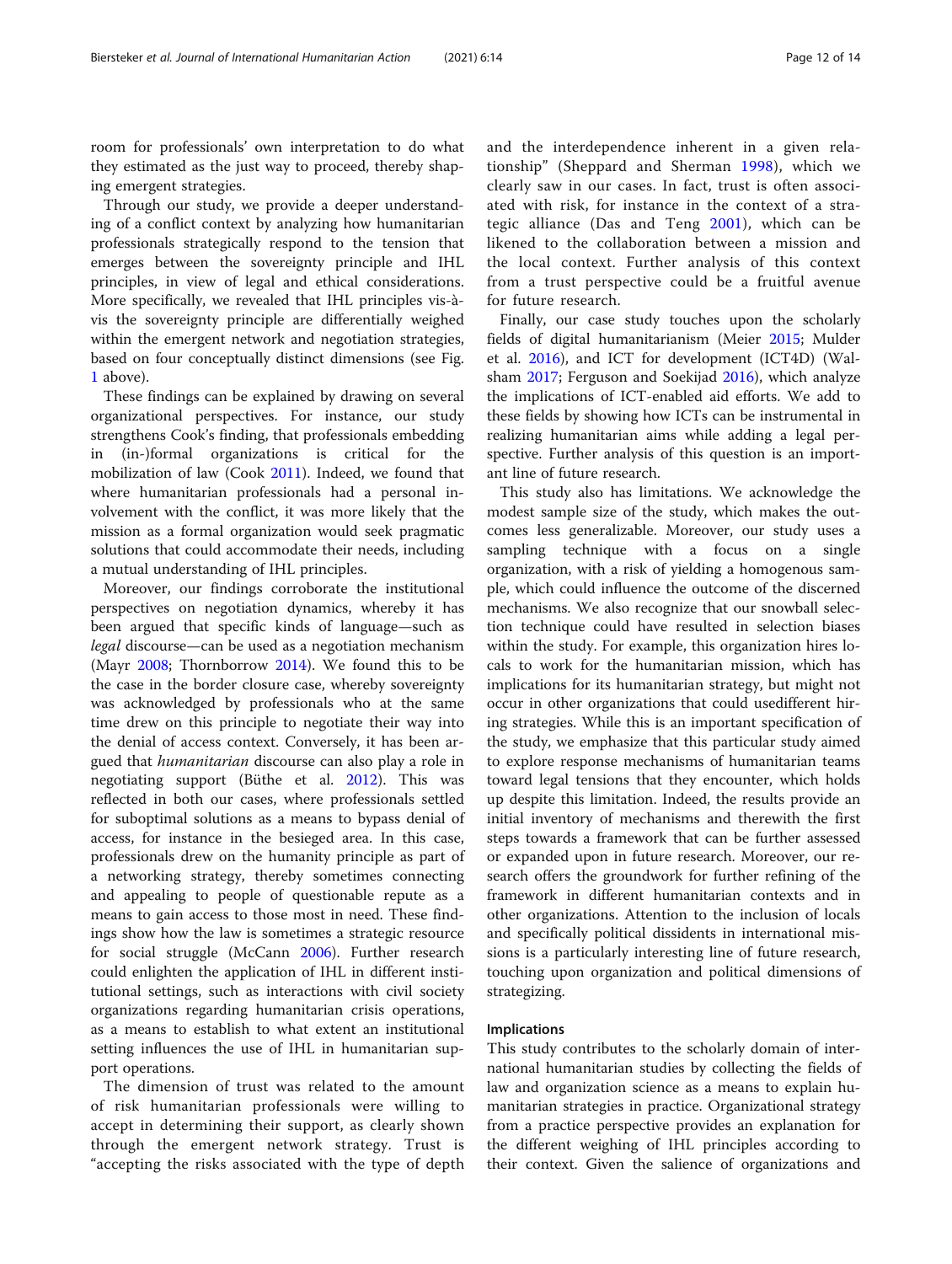<span id="page-13-0"></span>professionals in making IHL efficacious in practice, the lack of prior organizational attention to this domain is surprising. Moreover, the alleviation of suffering is an international community priority, therefore, a better understanding of the interplay between strategic practices by professionals and IHL principles is essential. This study is a first attempt to elucidate this process.

Besides the theoretical implications, this study yields an important practical implication. Namely, humanitarian organizations can take away from this study that engaging locals in a mission can enable remote humanitarian support, but can also lead to excessive risk-taking and can also jeopardize the impartiality principle, due to their personal engagement in the conflict. Seeking a balance in terms of locals and (foreign) professionals can diminish these risks and ensure that the different IHL principles are adequately considered, avoiding the risk of becoming activists rather than a humanitarian organization providing much-needed crisis support.

## Conclusion

This study was guided by the research question: how do humanitarian professionals strategically respond to contemporary conflict in a local context, at the interface between sovereign law and IHL principles? Our case studies of a besieged area and a border closure case revealed that humanitarian professionals engaged two emergent network and negotiation strategies. We identified four dimensions of organizational engagement, motivation, mentality, and trust to explain how humanitarian professionals differentially adopted these strategies and thereby fostered IHL principles. Through our study, we connect the fields of international humanitarian law and organization studies, which is of importance given the critical implications of professionals' strategic choices on the success of humanitarian efforts in conflict situations. Moreover, we shed light on the tension between sovereign law and international humanitarian law, a fascinating field of inquiry that calls for further research. This study represents a step forward in the development of this field.

#### Abbreviations

CBI: Community-based initiatives; ICT: Information and Communication Technology; ICRC: International Committee of the Red Cross; IHL: International Humanitarian Law; UNHCR: United Nations High Commissioner for Refugees

#### Acknowledgements

We acknowledge the valuable support of our respondents, without whom this research would not have been possible. We also recognize the support of Wouter Werner of Vrije Universiteit Amsterdam Law Faculty in developing the research idea.

#### Authors' contributions

Each author made a substantial contribution to the development of this journal article and all the authors read and approved the final manuscript. Authors were involved as follows: E.B and J.F developed the conceptual aspects of the paper; E.B conducted the interviews and analyzed the findings; J.F and P.G supervised the entire process; J.F helped write and edit the paper; a critical review was done by J.F, P.G and K.B. All authors read and approved the final manuscript.

#### Author information

Erwin Biersteker (corresponding author) is a PhD student at Vrije Universiteit Amsterdam, Department of Organization Sciences. His research interest includes the governance of temporary organizations. Erwin has Masters degrees in International Law and in Organization Sciences.

Julie Ferguson (PhD, Business Administration) is Senior Researcher at the Center of Expertise Urban Governance and Social Innovation, Faculty of Social Sciences and Law at the Amsterdam University of Applied Sciences. Her main research interest is social network dynamics in a context of social innovation.

Peter Groenewegen is Emeritus Professor at the Department of Organization Sciences, Vrije Universiteit Amsterdam. His research interests are institutional theory, social networks, interorganizational collaboration in innovation, emergencies and health care.

Kees Boersma is an Associate Professor at Vrije Universiteit Amsterdam, Department of Organization Sciences. His research interest is in organizational change and innovation in crisis management and disaster studies. Homepage: [www.keesboersma.com](http://www.keesboersma.com)

#### Funding

This study was supported by a Network Institute Academy Assistant research grant.

#### Availability of data and materials

Due to individual privacy conditions and the sensitivity of materials, the datasets used and analyzed for this study are available from the corresponding author only upon reasonable request.

#### **Declarations**

#### Competing interests

The authors declare that they have no competing interests.

#### Author details

<sup>1</sup>Department of Organization Sciences, Vrije Universiteit Amsterdam, Amsterdam, The Netherlands. <sup>2</sup> Center of Expertise Urban Governance and Social Innovation, Faculty of Social Sciences and Law at the Amsterdam University of Applied Sciences, Amsterdam, The Netherlands.

# Received: 18 May 2020 Accepted: 30 May 2021<br>Published online: 17 June 2021

#### References

- Abdelmagid N, Checchi F, Garry S, Warsame A (2019) Defining, measuring and interpreting the appropriateness of humanitarian assistance. J Int Humanitarian Action 4(1):14. <https://doi.org/10.1186/s41018-019-0062-y>
- Atkinson R, Flint J (2001) Accessing hidden and hard-to-reach populations: Snowball research strategies. Soc Res Update 33(1):1–4
- Bartels R (2018) The Relationship between International Humanitarian Law and the Notion of State Sovereignty. J Confl Secur Law 23(3):461–486. [https://doi.](https://doi.org/10.1093/jcsl/kry021) [org/10.1093/jcsl/kry021](https://doi.org/10.1093/jcsl/kry021)
- Beeckman K (2015) From fundamental principles to individual action: making the principles come alive to promote a culture of non-violence and peace. Int Rev Red Cross 97(897-898):263–293. [https://doi.org/10.1017/S181638311](https://doi.org/10.1017/S1816383115000569) [5000569](https://doi.org/10.1017/S1816383115000569)
- Boersma K, Ferguson J, Mulder F, Wolbers J (2016) Humanitarian response coordination and cooperation in Nepal. Coping with challenges and dilemmas. Vrije Universiteit Amsterdam, Amsterdam
- Boin A, Lodge M (2016) Designing resilient institutions for transboundary crisis management: a time for public administration. Public Adm 94(2):289–298. <https://doi.org/10.1111/padm.12264>
- Bowen GA (2006) Grounded theory and sensitizing concepts. Int J Qual Methods 5(3):12–23. <https://doi.org/10.1177/160940690600500304>
- Broussard G, Rubenstein LS, Robinson C, Maziak W, Gilbert SZ, DeCamp M (2019) Challenges to ethical obligations and humanitarian principles in conflict